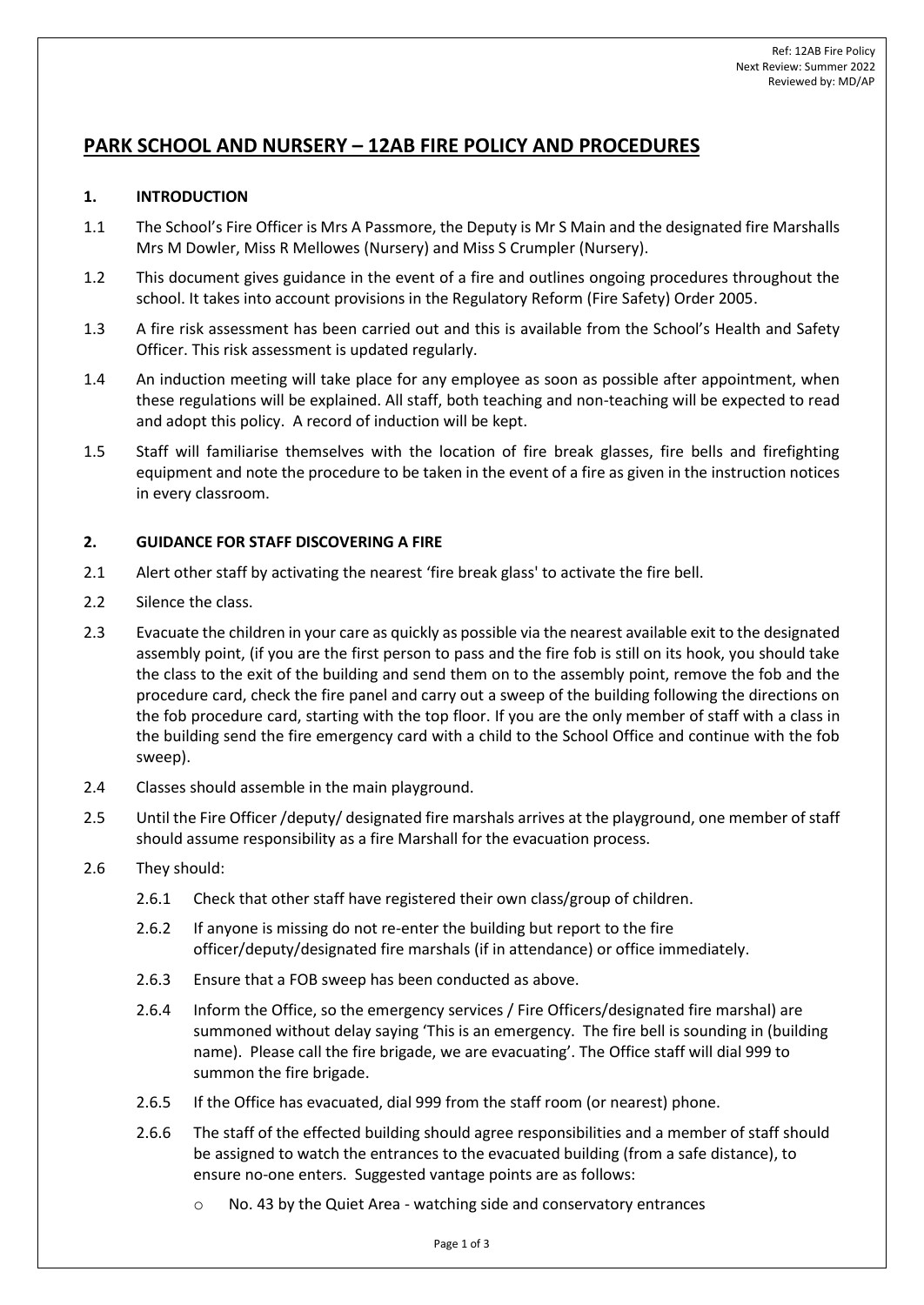- o No. 45 by the Quiet Area watching Nursery and the path to the front door
- $\circ$  No. 47 by the windows of the Staff Room- watching the main door and the side doors
- $\circ$  Hall by the bell watching paths to side doors/art rooms
- $\circ$  No. 49 by the climbing wall watching paths to front/side doors and to orangery
- o Staff room building by astro pitch/corner of dining room.
- 2.7 Children should be given clear and precise instructions and staff should insist on silence and an orderly line so that everyone knows what they are expected to do.
- 2.8 The Fire Officers/emergency services are responsible for giving the all clear.
- 2.9 Never tackle a fire if it puts you at risk summon help. If you can't tackle the fire safely shut the door and leave alone.

### **3. OFFICE PROCEDURE**

3.1 The Office should summon the fire brigade as soon as they are informed, unless they have been previously told it is a drill and contact the school Fire Officers/Fire Marshalls who will take over coordinating the evacuation (including investigating, if appropriate, to see if it is a false alarm) until the emergency services arrive. Once the call has been made, a member of staff from the Office should go out to the roadside to guide the emergency services to the correct building, taking the building plans with them. (If only one person is in the Office, then another member of admin staff should be called to meet the emergency services.)

#### **4. STAFF TRAINING**

The training of staff will provide for the following:-

- 4.1 All staff will have access to a copy of this policy and are given verbal instruction regarding responsibilities and actions in the event of a fire by the Fire Officer. This instruction is also given to new staff at induction.
- 4.2 After the initial instruction, all staff should receive instruction by a competent person annually.
- 4.3 Records should be kept showing that training and instruction have been given.
- 4.4 The Fire Officer is responsible for organising staff training and the Fire Officer/Deputy/Designated Fire Marshalls co-ordinate the actions of staff in the event of a fire evacuation drill.
- 4.5 Details of fire alarm and evacuation procedures are to be found on the Fire Emergency Action Notice positioned near the principal exit in each room.

#### **5. EMERGENCY EVACUATIONS**

5.1 At least three emergency evacuations per year should take place, the first one to be held as soon as possible after the start of the academic year.

## **6. WEEKLY TESTS**

6.1 At least one detector, call point or end of line switch on one circuit will be operated to test the ability of the control and indicating equipment to receive a signal and to sound the alarm. Each circuit is tested in turn i.e. one in each main building each week. This will be carried out by the Site Manager and any defects will be recorded, reported to the Health and Safety Officer and Bursar and receive attention immediately.